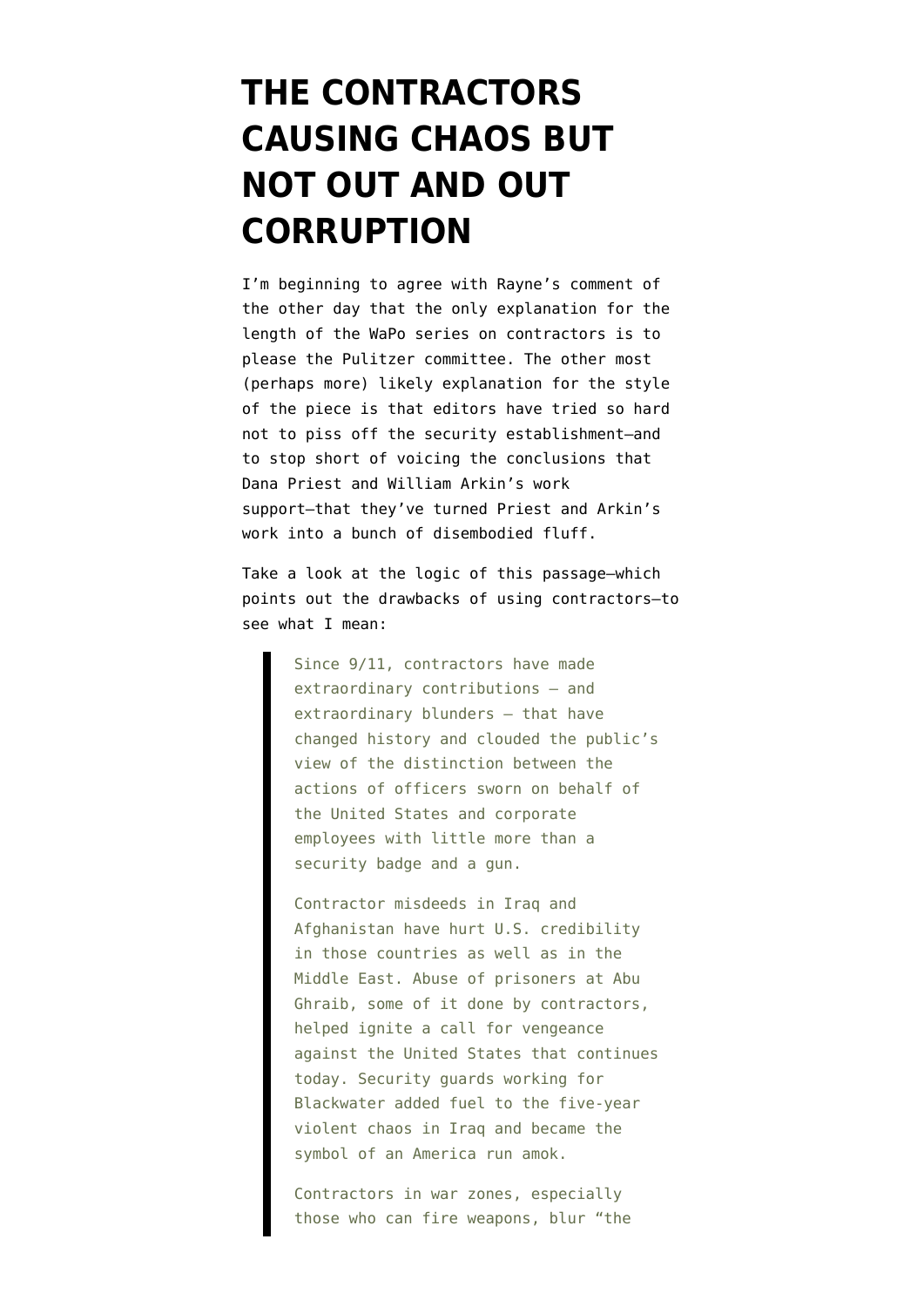line between the legitimate and illegitimate use of force, which is just what our enemies want," Allison Stanger, a professor of international politics and economics at Middlebury College and the author of "One Nation Under Contract," told the independent Commission on Wartime Contracting at a hearing in June.

Misconduct happens, too. A defense contractor formerly called MZM paid bribes for CIA contracts, sending Randy "Duke" Cunningham, who was a California congressman on the intelligence committee, to prison. Guards employed in Afghanistan by ArmorGroup North America, a private security company, were caught on camera in a lewd-partying scandal.

It starts with a classic "on the one side, on the other" piece of cowpie: a sentence that even linguistically refuses to take sides. Contractors, you see, are extraordinary in all ways!!!

Then watch the shift into an almost agent-less soft-pedaling of the problems contractors have caused. Abuse of prisoners happened. But apparently, only at Abu Ghraib, not at Bagram, not at Gitmo, not at firebases where detainees died. And the names of those contractors? Their role in the abuse? The WaPo stops short of telling you, for example, that a CACI interrogator was the one instructing the grunts at Abu Ghraib to abuse detainees. The WaPo also doesn't tell you the CACI contractors never paid any price for doing so. The WaPo doesn't mention that DOD believed they had no way of holding contractors accountable for such things (though the case of David Passaro, in which a detainee died, of course proved that contractors could be prosecuted).

Then there's Blackwater. What'd they do? Why they, "added fuel to the five-year violent chaos in Iraq and became the symbol of an America run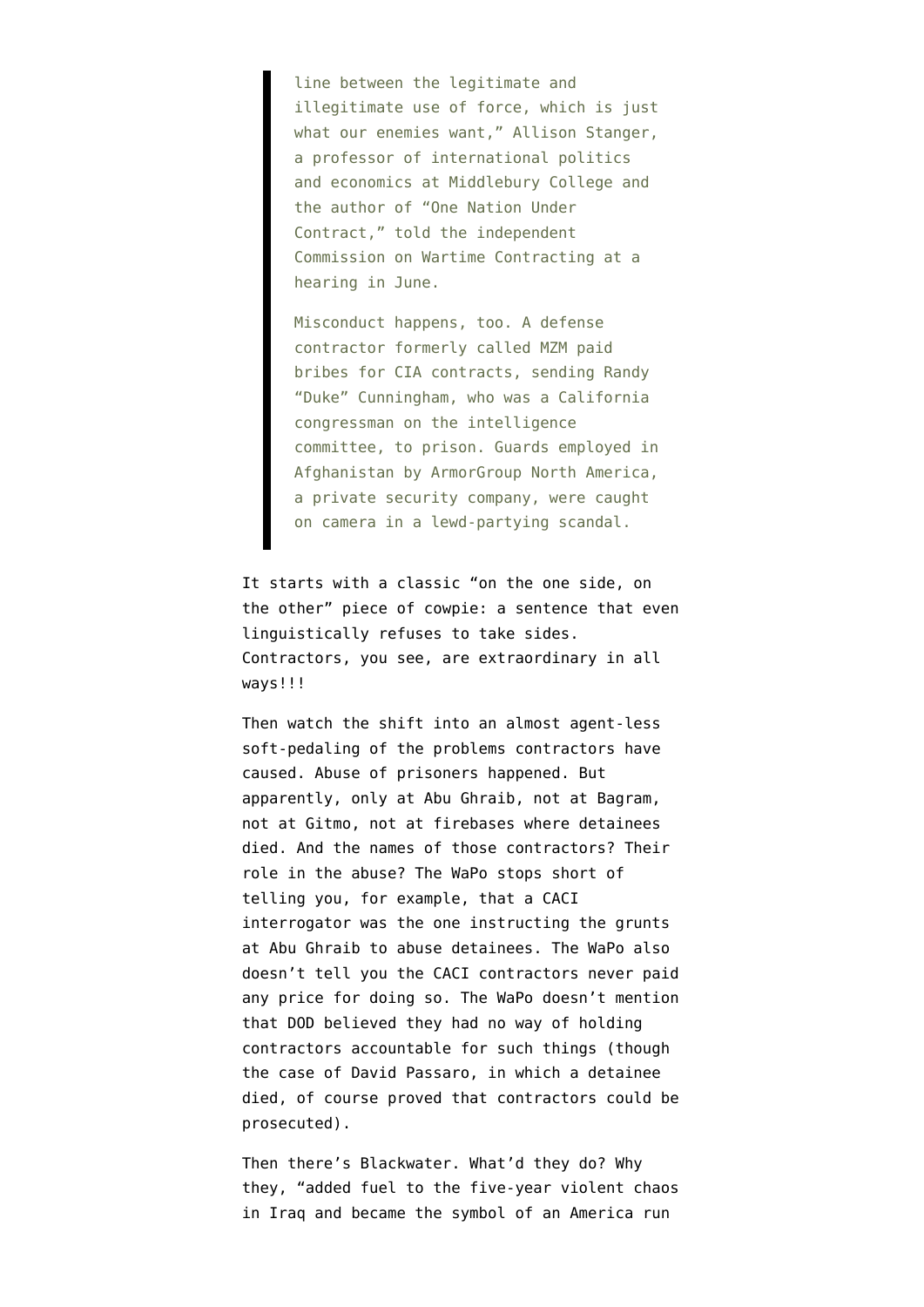amok." No mention of Nisour Square. No mention of the Iraqi Vice President's murdered security guard. No mention of the contractors killed in Fallujah–who were left exposed by Blackwater. No mention of the illegal gun smuggling. And definitely no mention of the most recent allegations that Blackwater has been involved with assassination squads. Instead, we get Allison Stanger's quote–alluding to contractors doing the actual killing, but never actually spelling that out for those who don't read Jeremy Scahill (or, frankly, Erik Prince).

And then, after alluding to the CACI interrogators who avoided the legal consequences the Abu Ghraib guards paid, after alluding to Blackwater's fueling of chaos but not mentioning its many legal problems, only then does this story say,

Misconduct happens, too.

Which, grammatically and logically, suggests the CACI and Blackwater crimes were not actually misconduct.

And even here there's some real fudging. According to the WaPo, there was only one contractor involved in the Duke Cunningham story: MZM. (And even there, WaPo makes no mention of MZM's involvement in CIFA's spying on American citizens.) No mention of the other contracting scandal exposed in the Duke Cunningham case, wherein the third most senior guy at CIA, Dusty Foggo, went to jail for sending contracts to his childhood buddy Brent Wilkes in exchange for prostitutes and–possibly–a plush job after he left the CIA. That kind of revolving door corruption is one of the real and repeated problems with reliance on contractors. The such a senior person at CIA sold out security for an expensive whore ought to serve as a cornerstone for this morality tale. But according to the WaPo, it didn't happen.

And that's how the miracle of modern MSM editing